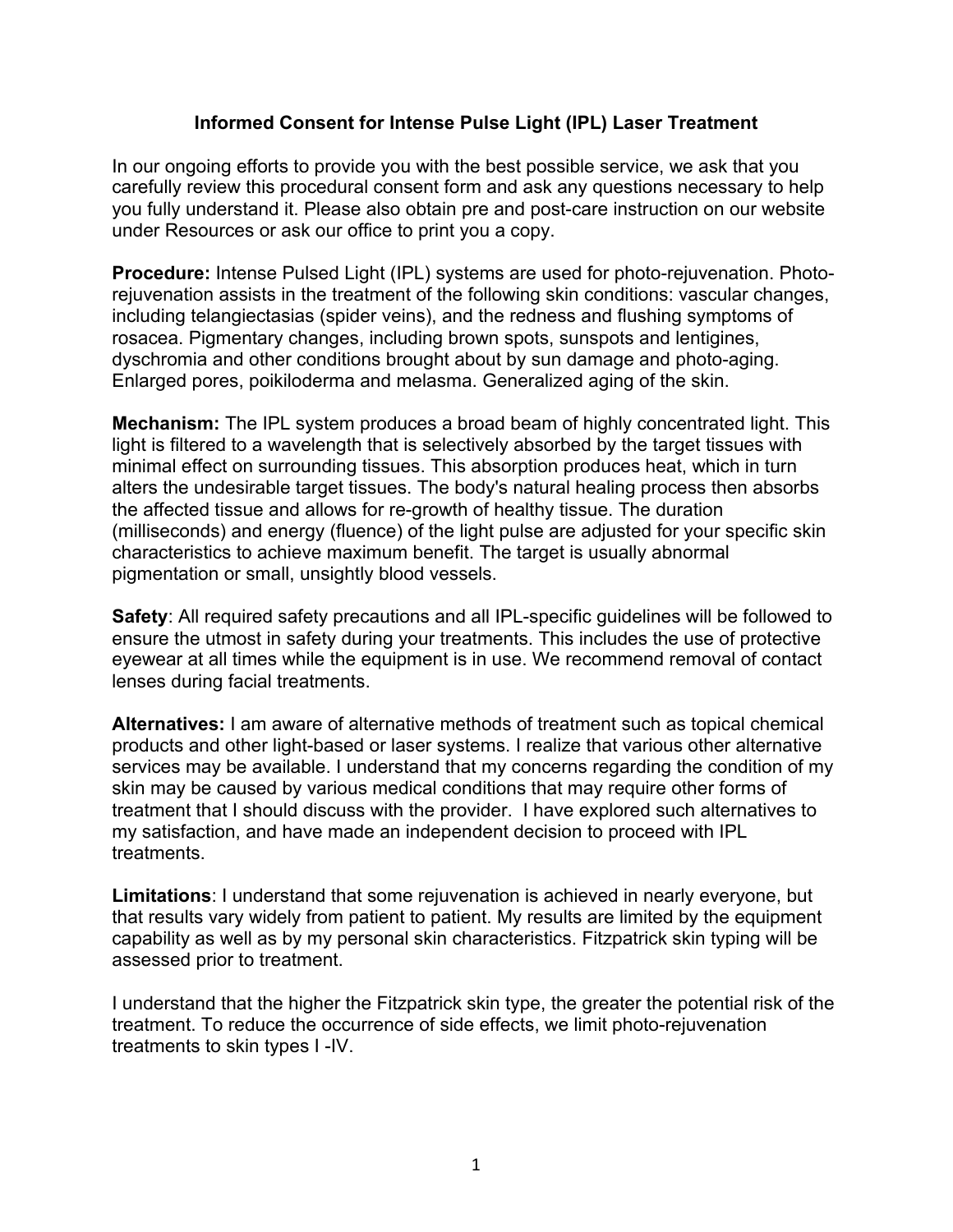Hormonal therapy and other medical conditions may affect my results. These issues will be/were discussed at the time my medical history is/was reviewed. Results are cumulative; therefore a series of treatments is necessary to achieve maximum benefit. Actual results cannot be guaranteed.

I understand that Intense Pulse Light is not intended to substitute for a surgical facelift, ablative skin resurfacing, or procedures that treat deep wrinkles and sagging skin. It is intended for patients desiring evenness of color in their complexions, or those showing signs of sun damage and photo aging. Intense Pulse Light skin treatments have a great appeal to individuals with active lifestyles who cannot set aside healing time, as required with ablative procedures or surgery. The procedure requires no "downtime", i.e., patients can resume all activities immediately after treatment, except sun exposure.

**Cautions**: I understand that hair follicles in the treated area may be permanently affected, resulting in reduced hair growth. I under-stand that I should not undergo facial IPL treatments unless I am willing to accept a reduced ability to grow facial hair. If I am subject to keloid formation (thickened scars), excessive scarring or poor healing (due to diabetes or other conditions) I will consult my primary care physician prior to proceeding.

I understand that tattoos and permanent makeup in the treatment area may be altered and moles may be lightened. I understand that recurrent viral infections such as herpes simplex (cold sores) or varicella (shingles) may be activated. If I have a personal or family history of skin cancer, I have been advised to discuss this with the provider before you proceed.

Prior to any treatment, I will advise Paz Dermatology of any history of excessive bleeding or bruising, if I have sun sensitivity or am using any sun sensitizing medications, hormones, steroids, Accutane, Retin-A or similar products, or contraceptives. I understand that all reflective objects, such as jewelry and watches, must be removed if near the treatment area.

**Further Contraindications include,** but are not limited to the following:

- Current or history of cancer, especially malignant melanoma, or recurrent nonmelanoma skin cancer, or pre-cancerous lesions such as multiple dysplastic nevi.
- Any active infection.
- Disease which may be stimulated by light at 560nm to 1200nm, such as history of recurrent Herpes simplex, systemic lupus erythematosus, or porphyria.
- Use of photosensitive medication and / or herbs that may cause sensitivity to 560-1200m light exposure such as isotretinoin, tetracycline, or St John's Wort (Best Avoided for at least one year before your procedure).
- Immunosuppressive disease, including AIDS and HIV infection, or use of immunosuppressive medications.
- Patient history of Hormonal or endocrine disorders, such as polycystic ovary syndrome or diabetes, unless under control.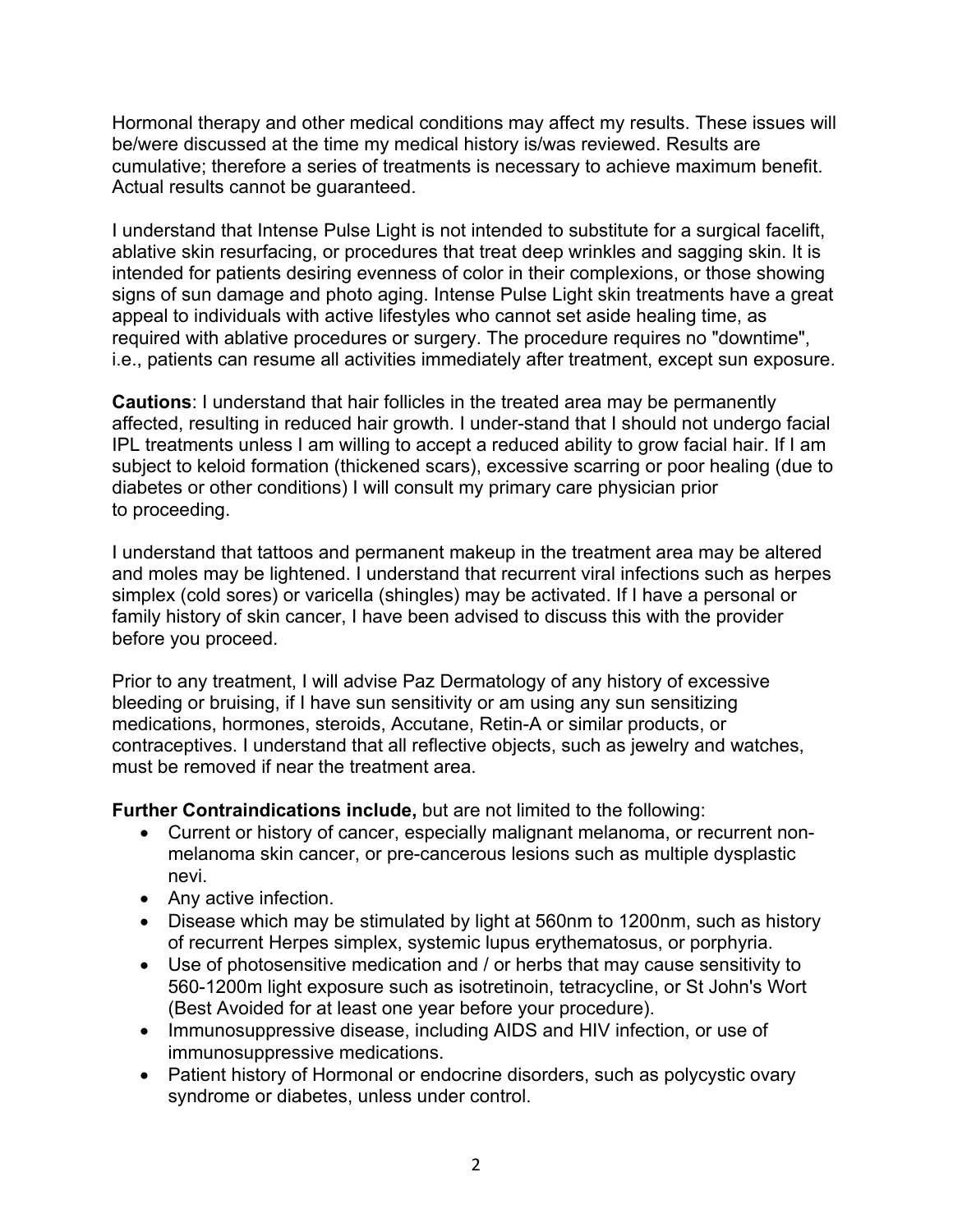- History of bleeding coagulopathies, or use of anticoagulants.
- History of keloid or hypertrophic scarring.
- Very dry skin.
- Exposure to sun or artificial tanning during the 3-4 weeks prior to treatment. Sunblock should be applied 2 weeks or more before your procedure using a product that is sensitive for the skin and contains titanium dioxide or zinc oxidecontaining sunblock.
- Skin type V1 or very dark, black skin types
- Pregnancy and nursing.
- Ectropion, outward turning of the lower eyelid and excessively dry eyes, previous lower blepharoplasty.
- Koebnerizing diseases, prior radiation therapy leading to a loss of adnexal structures, extensive fibrosis resulting from prior cosmetic treatments (e.g., Dermabrasion, deep chemical peels, silicone injections).

**Discomfort**: I understand that the sensation generated by the light pulse is most commonly described as a rubber band snapping against the skin, and most individuals are able to tolerate this for the short duration of the treatment. I understand that I will have a sunburn-type sensation in the treatment area for several hours afterwards, and that topical anesthetics are available to decrease any perceived discomfort from the IPL treatment. If I desire a topical anesthetic, I will discuss this with my medical provider.

**Skin Effects:** I understand that acceptable results will likely take a number of treatments, usually four to six. The entire program should be planned at the outset so that you can have a set schedule to come in and to help you to have realistic expectations. Most people will typically experience transient temporary redness, bruising, swelling and flaking of pigmented areas. Discomfort can occur when a pulse is triggered in various degrees. Some describe the sensation as stinging, while others liken it to a rubber band snap. A burning sensation may last up to an hour after treatment. Some skin swelling (edema) may occur especially following facial treatments. Excessive swelling can occur immediately after treatment, especially around the nose and eyes the skin may swell temporarily. Swelling usually subsides within hours to as much as seven days. Bruising, blistering, scabbing, infection and other skin changes are also possible, although much less likely. Very rarely, a bluepurple bruise may appear on the treated area. It may last from 5 to 15 days. As the bruise fades, there may be rust-brown discoloration of this skin, which fades in 1 to 3 months. You can have damage to skin texture. A crust or blister may form, which may take from 5 to 10 days to heal. I understand that in most cases, all of these effects should resolve themselves within a few hours to several days following treatment.

**Burns**: There is a small chance of burns occurring on the skin. To reduce the possibility of burns from occurring, it is important to carefully follow all treatment instructions, and in particular performing test patches can be an option. I understand that cold compresses and recommended skin care products may be beneficial, and in extreme cases a mild steroid cream, to reduce swelling or antibiotic may be